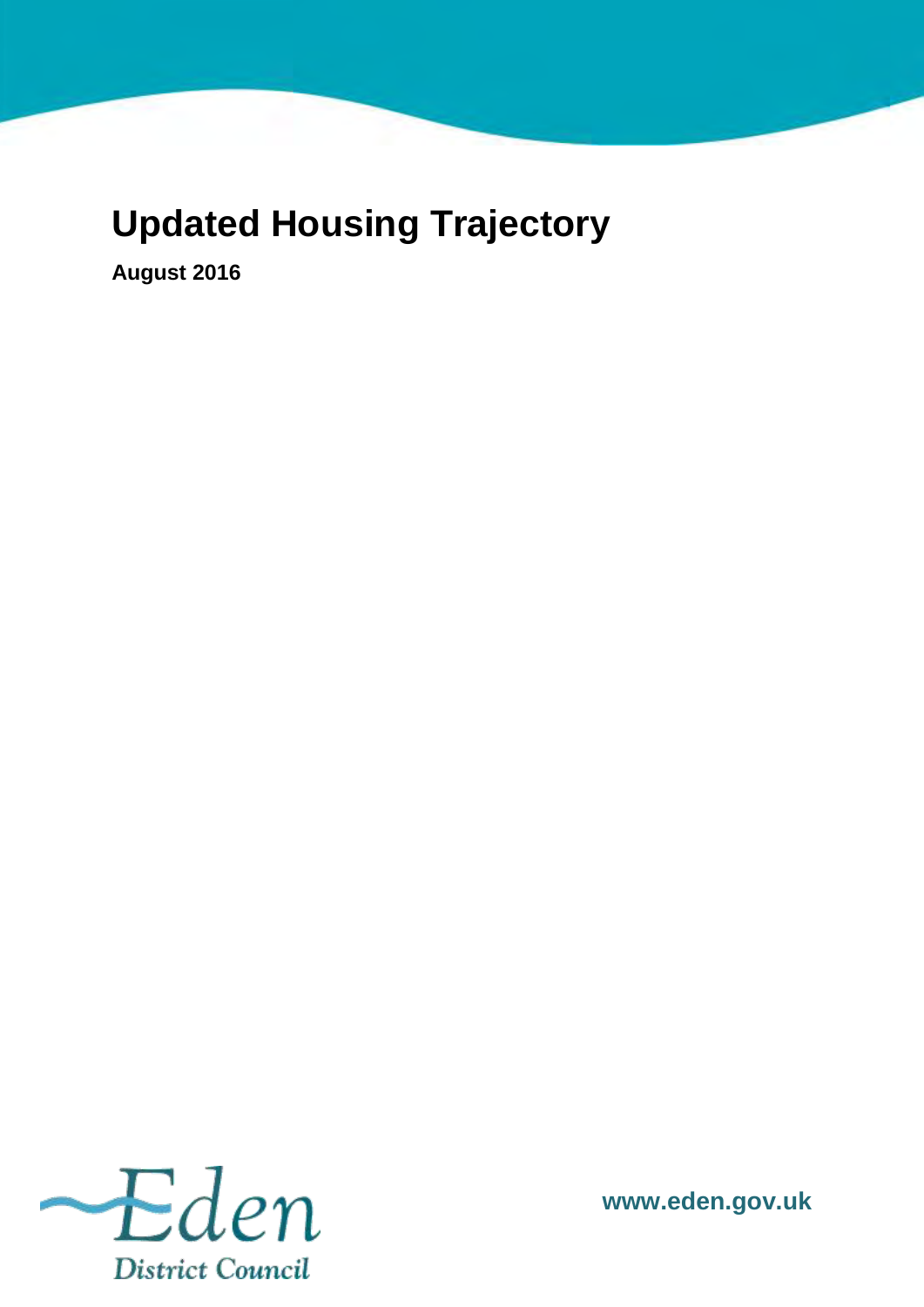## **Introduction**

The National Planning Policy Framework (NPPF) sets out the requirement for local planning authorities to provide information on housing policy and performance, including the preparation of a housing land supply trajectory. The housing trajectory is required to demonstrate that the Council can deliver its development plan housing targets and associated infrastructure.

In this way it supports the 'plan, monitor and manage approach' to housing delivery by monitoring both past and anticipated completions across a period of time. It can help indicate at an early stage whether any steps need to be taken to ensure that planned housing requirements are met.

However, a housing trajectory is not intended to produce 'perfect forecasts' of the future, nor necessarily absolute answers regarding the past and present.

The updated Housing Trajectory covers the period from April 2014 to March 2032. The updated Housing Trajectory will provide key background evidence to the Submission Draft of the Eden Local Plan. The current Housing Trajectory can be found on pg. 26 of the Submission Draft Eden Local Plan 2014-32.

Previous versions of the Housing Trajectory can be found in the Council's Annual Monitoring Reports, published in December each year<sup>1</sup>. These trajectories relate to the delivery of housing towards the Core Strategy target of 239 dwelling per annum.

 1 <http://www.eden.gov.uk/planning-and-development/planning-policy-for-eden/current-policy/annual-monitoring-report/>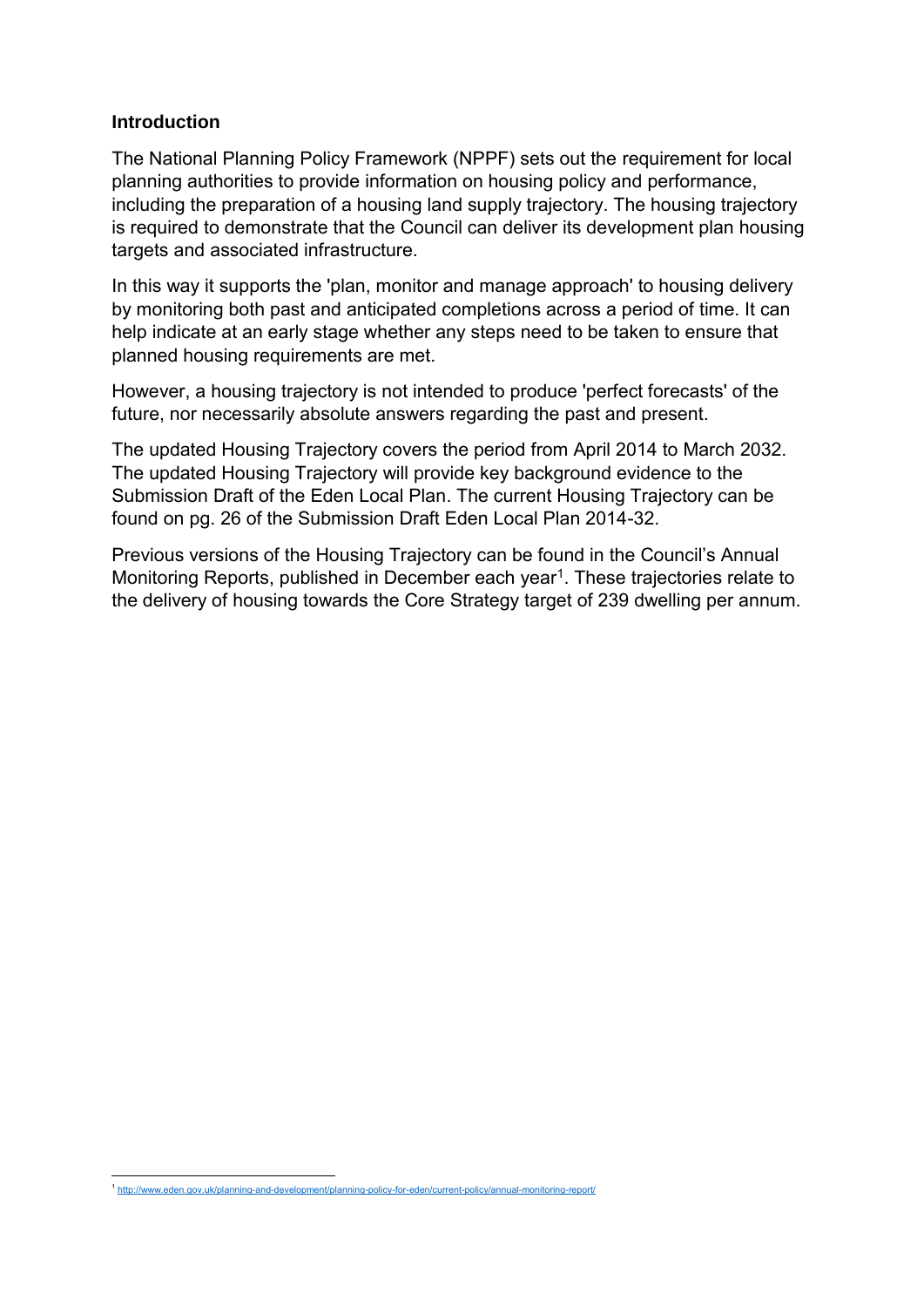

## **Updated Housing Trajectory (August 2016)**

The above graph is based on our best projections for the future delivery of housing within the District. For the first five years, covering the period between April 2016 and March 2021, the figures used mirror those included in our Five Year Land Supply position statement. This document has also been produced in support of the Submission Draft Local Plan, but includes all of the sites identified in our Housing Land Supply Statement published in June 2016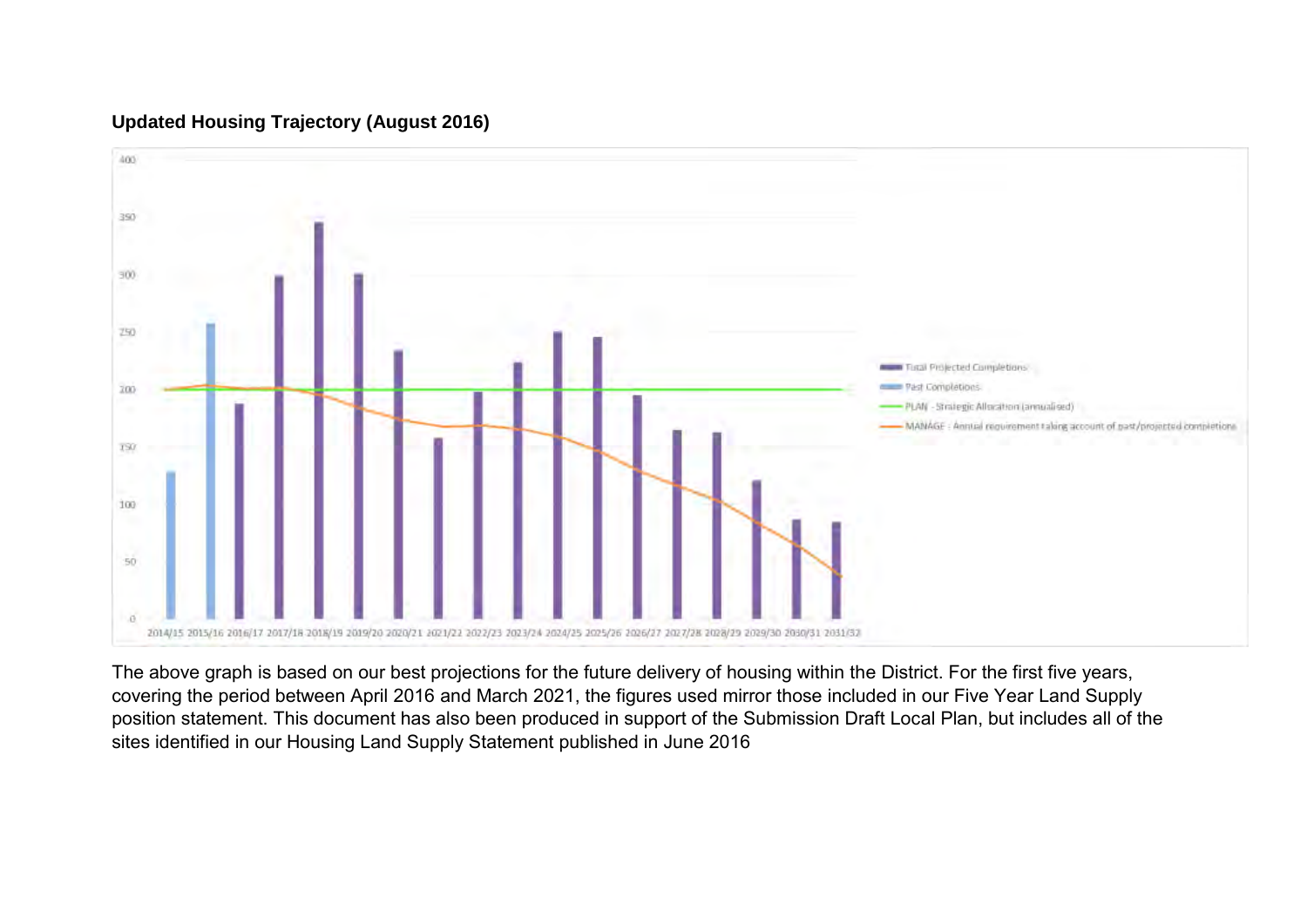Beyond the five year period, we have used our allocation strategy to predict when development may come forward. This approach uses knowledge we have gained from developers and land owners regarding the anticipated rate of delivery on our larger and more strategic sites. For the smaller sites (less than 4), we use an average rate of delivery for the remainder of the plan period calculated based on the delivery of 'residual requirement' found in the table which supports Policy LS2 of the Eden Local Plan.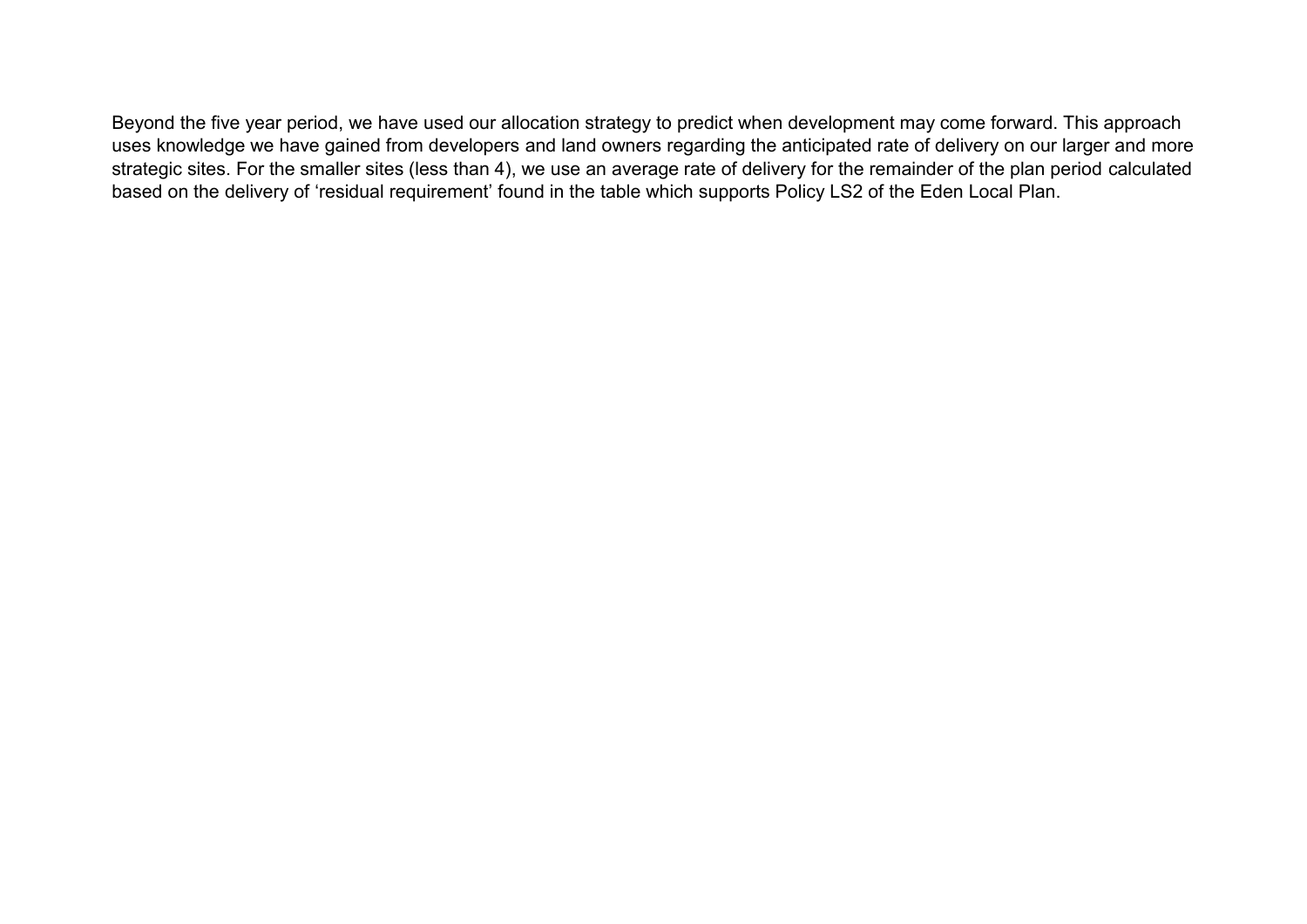|                                              | 2014/15   | 2015/16      | 2016/17 | 2017/18 | 2018/19 | 2019/20 | 2020/21 | 2021/22 | 2022/23 | 2023/24 | 2024/25 | 2025/26 | 2026/27 | 2027/28 | 2028/29 | 2029/30 | 2030/31 | 2031/32 | <b>TOTAL</b> |
|----------------------------------------------|-----------|--------------|---------|---------|---------|---------|---------|---------|---------|---------|---------|---------|---------|---------|---------|---------|---------|---------|--------------|
| Completions -<br>Affordable                  | 24        | 52           |         |         |         |         |         |         |         |         |         |         |         |         |         |         |         |         | 76           |
| Completions -<br><b>Market</b>               | 105       | 203          |         |         |         |         |         |         |         |         |         |         |         |         |         |         |         |         | 308          |
| Past<br><b>Completions</b>                   | 129       | 258          |         |         |         |         |         |         |         |         |         |         |         |         |         |         |         |         | 387          |
| <b>Total Projected</b><br><b>Completions</b> | $\bullet$ | $\mathbf{0}$ | 188     | 299     | 346     | 301     | 234     | 158     | 198     | 224     | 251     | 246     | 195     | 165     | 163     | $121$   | 87      | 85      | 3648         |
| Cumulative<br><b>Completions</b>             | 129       | 387          | 575     | 874     | 1,220   | 1,521   | 1,755   | 1,913   | 2,111   | 2,335   | 2,586   | 2,832   | 3,027   | 3,192   | 3,226   | 3,476   | 3,563   | 3,648   |              |
| PLAN-<br><b>Strategic</b>                    |           |              |         |         |         |         |         |         |         |         |         |         |         |         |         |         |         |         |              |
| Allocation<br>(annualised)                   | 200       | 200          | 200     | 200     | 200     | 200     | 200     | 200     | 200     | 200     | 200     | 200     | 200     | 200     | 200     | 200     | 200     | 200     | 3600         |
| <b>MONITOR - No</b><br>dwellings             |           |              |         |         |         |         |         |         |         |         |         |         |         |         |         |         |         |         |              |
| above or below<br>cumulative                 |           |              |         |         |         |         |         |         |         |         |         |         |         |         |         |         |         |         |              |
| allocation<br><b>MANAGE</b>                  | $-71$     | $-13$        | $-25$   | 74      | 220     | 321     | 355     | 313     | 311     | 335     | 386     | 432     | 427     | 392     | 226     | 276     | 163     | 48      |              |
| Annual<br>requirement                        |           |              |         |         |         |         |         |         |         |         |         |         |         |         |         |         |         |         |              |
| taking account                               |           |              |         |         |         |         |         |         |         |         |         |         |         |         |         |         |         |         |              |
| past/projected<br>completions                | 200       | 204          | 201     | 202     | 195     | 183     | 173     | 168     | 169     | 165     | 158     | 145     | 128     | 115     | 102     | 82      | 62      | 37      |              |

significant schemes in the pipeline, which we expect to deliver a significant boost to our housing supply during the first 10 years of the plan period. Examples of these sites are:

- Site E1 Carleton (Penrith), which is expected to deliver at a rate of 30 units per annum. Phase 1 (Site E1a) of this site is already under construction.
- Site N1 Fairhill/Salkeld Road (Penrith), which is expected to deliver at a rate of 30 units per annum.
- Site N3 Raiselands (Penrith), which is expected to deliver at a rate of 25 units per annum.
- Site AP5 Back Lane (Appleby) which is currently under construction and expected to deliver at a rate of 25 to 30 units per annum.

There are also a number of schemes in our current 'Local Service Centre' villages which we expect to deliver a significant amount of housing during the first phases of the Local Plan period.